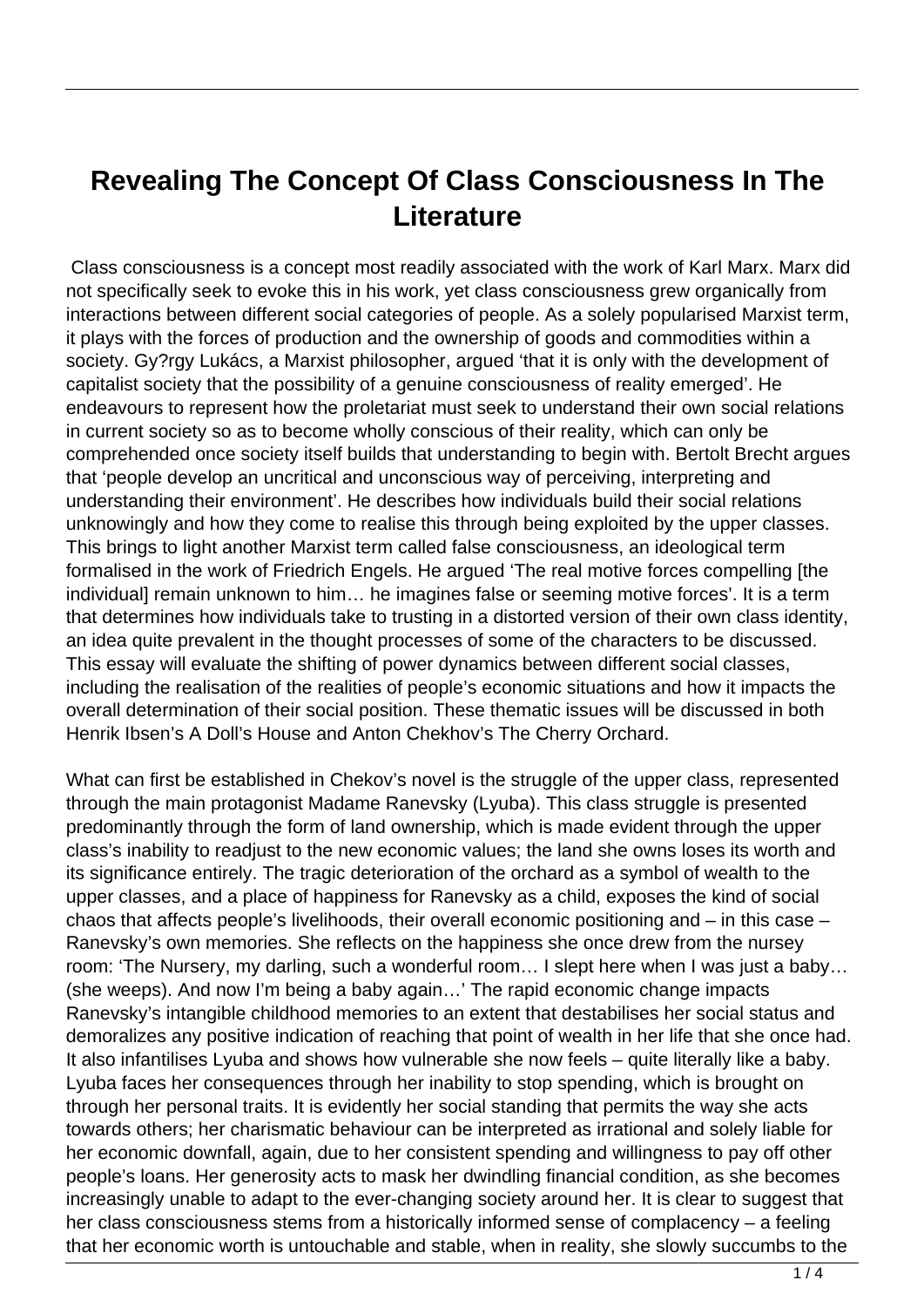false consciousness of her class structure. Lyuba's character is thus informed by the idea that class consciousness implies a class-conditioned unconsciousness of one's own socioeconomic condition. Therefore we can determine that the orchard stands as both an excuse and figurehead for the past and all of the joy it brings to Lyuba, whilst also standing as a euphoric barrier against her acceptance of her harsh reality. This key characteristic can be reflected in the upper class's failure to fit with its new economic circumstances. With this, she becomes a character incapable of change and, even after losing the orchard, she refuses to modify her ways to fit to ever-changing economic values.

We can compare Lyuba's inability to readjust to the rapid development of Russian economy to the character Firs Nikolayevitch; an old Russian serf who lives on Lyuba's estate. He too is a character incapable of adapting to society's new norms, yet he is presented as a conduit between the past and the present; a bridge between what can be distinguished from the past and present systems. He is ultimately grounded to his serfdom background; a consciousness he cannot escape from. This new social transformation evokes the loss of the old ways and of Firs social significance as he no longer feels like he belongs anywhere. Where Firs loses his sense of belonging, he also loses the ability to fit into a new social class within an emerging modern society, as serfdom was a particular social class common within the feudal system. Firs slow adaptation to a newly established modern system reflected Russia's failure to industrialise and transition from an agrarian economy to a capitalist one. Where Russia 'undertook major economic reforms' such as 'the abolition of serfdom in 1861', Russia's industry still remained very small at the end of the nineteenth century in comparison to the rest of Northern and Western Europe. The past for Firs loses its sustainability through the eventual selling of the orchard. He does not have the ability, like Lyuba does, to mend her financial conditions, as she was born into an era of different socio-economic circumstances when compared with Firs. As Russian society develops, his death is not recognised by anyone at the very end of the play: this process of social change does not pay any attention to those who lose their validity, and Chekhov conveys this attitude. This point can be taken further to when Firs expresses the importance of cherries and how they brought in a lot trade and profit to businesses. The cherries become allegorical to Firs and other Russian serfs who were exploited by nobles for monetary gain, however, due to the progression of culture and society, Firs replies to Lyuba saying that these ways are 'Forgotten' where 'No one remembers' much like how Firs is forgotten by the other characters. His being and social standing does not match up to the others, and so it bears no true importance to them.

More significant still is the idea of a newly established bourgeois represented through Lopakhin. If Firs represents the fading of old ways, then Lopakhin introduces the new economic reality that faces modern Russia. Lopakhin is a member of the rapidly progressive upper middle-class – coming from a working class background – building a definitively new and strong financial position for himself, he adopts, unsatisfyingly so, a newly formulated class consciousness. Whilst he prides himself on his working background, he cannot commit to his other desires, such as his apparent love for Varya. This alludes to the fact that capitalism requires individuals to profit and consistently enlarge one's monetary gain. His class consciousness is built around providing a close and comfortable relationship with the future. Lopakhin's business attitude permeates a lot of his speech in the play: 'You will be charging vacationers no less than 25 rubles per annum per unit of land… by autumn there won't be a single patch of land left free, they'll snap it right up.' He shows little to no humanity in terms of love and friendship. With regard to class, Lopakhin and Torvald Helmer – the protagonist of Ibsen's Doll House - are very similar in terms of their business attitudes and their connections with other characters. Whilst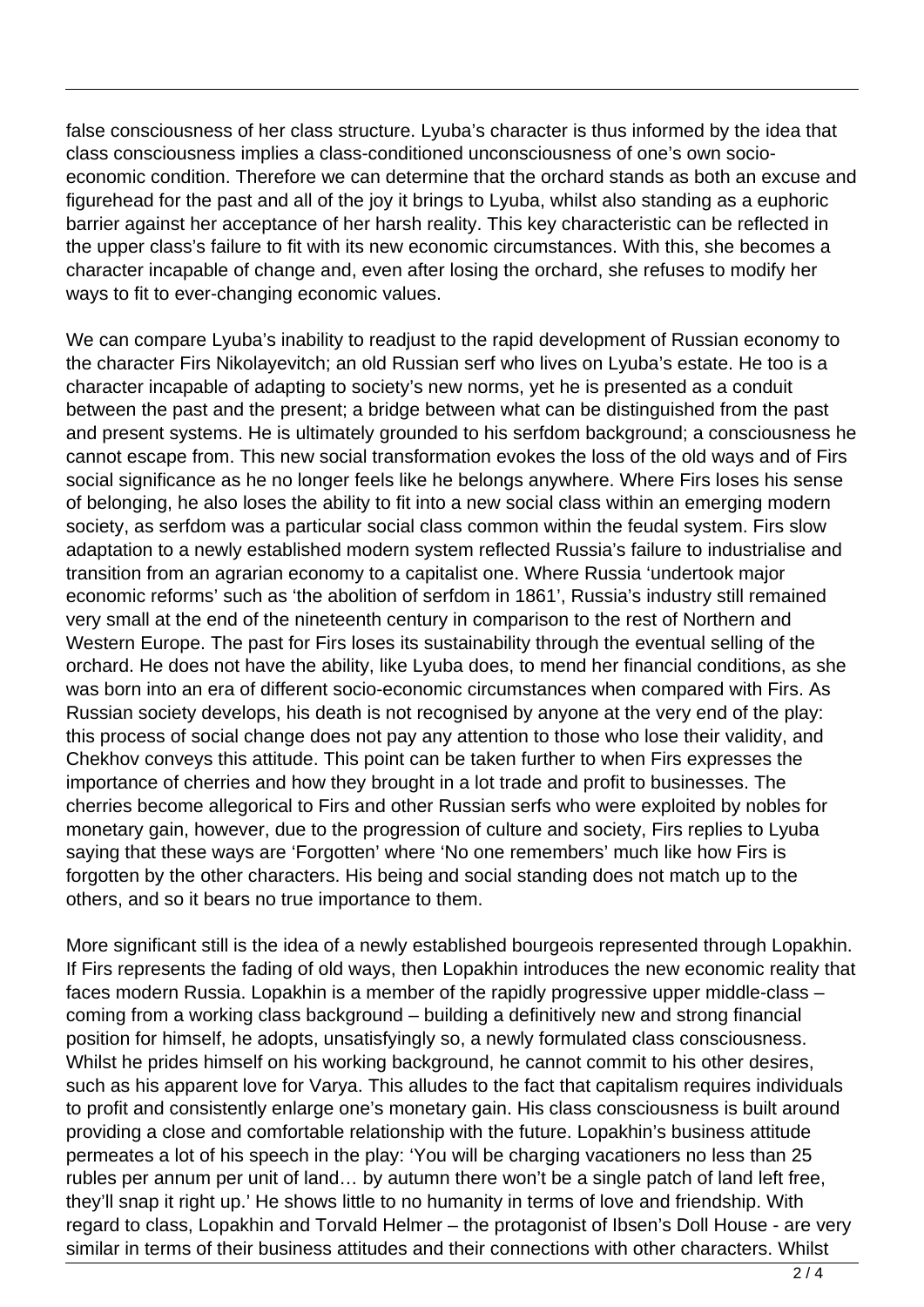possessing empathy only for the ones they love, both of these characters equate as ideal products of the newly established socio-economic values. Their human attitudes have been formed by these socio-economic parameters, but they do not appear to question it in the first instance. Their now consolidated class consciousness has been elevated by their determination to make a solid social standing in the new modern system, demonstrating a need to modify their working standards in order to survive.

Similarly, Ibsen's narrative is grounded in nineteenth century Norwegian society, and focuses on the prevalent socio-economic issues that women faced. This impacted the women in the narrative greatly, most notably that of the protagonist Nora Helmer, but only through an awakening of her current class condition was she able to shape a new attitude that challenged contemporary social norms. In the beginning, Nora grasps to her status and her role of becoming the ideal product of an upper middle-class housewife. Her husband Torvald supplies her with money whenever she asks and she treats her friend Kristine condescendingly, despite her eventual transformation into Kristine's working attitude, as she is entirely dependent on herself – Nora's inevitable role reversal. Despite this, Nora is dominated by the way she perceives life through the lens of material worth and her own financial conditions. Nora and Torvald have risen through the ranks by saving but Nora disregards any notion of her lower class attitudes and spends uncontrollably. This demonstrates human thought as being the product of social and economic conditions: Nora completely disregards her cultural origins in favour of a new desirable social class consciousness. Additionally, Nora does not become aware of her economic enslavement to Torvald until the very end of the play. The narrative is read as a progression of her realisation, rather than a sudden one. She is indebted to him, as it is socially structured for a woman to be dependent on their husband, and she considers the idea of personal freedom to be accustomed to the acquisition of wealth: 'It's splendid to have lots of money, and no need to worry about things, isn't it?' She learns through this enslavement that it is indicative of sexual objectification, all of which encapsulates her relationship with Torvald. The end of the play displays her renouncement of her dependency on Torvald and his money and she discovers that personal and human freedom are not measured in economic terms; she re-examines the society of which she is a part of. It can be read that Nora's realisation of her social circumstances – whilst acknowledging her own importance and self-worth – reaps consequences on those around her, such as Torvald and the children. He is left without a wife and the children without a mother, demonstrating that Nora has permitted a kind of radical reconstruction that challenges current socio-economic norms. Nora's change of her class consciousness takes tremendous leaps throughout the play, which shapes the realities she believes to be accustomed to. The ramifications that follow are displayed through Nora's newly formed subjectivity, which infers how her class consciousness clouds her sense of thought, influenced by the socio-economic barriers that surrounded her.

Torvald grows accustomed to the circle of power that men exercise over women both socially and domestically, however, his political and economic position is threatened when Nora expresses her need to leave the household. This brings instant dread, fear and anxiety to Torvald, which he directs towards Nora upon opening Krogstad's letter: 'You have destroyed all my happiness. You have ruined all my future'. We see how Torvald droops from his power position and loses his masculinity as a result. Whilst this is regained after his awareness of his emotional outrage, Torvald represents the hidden stress of living in an upper middle-class environment. He must adhere to serving the new patriarchal laws without demonstrating publically to his wife the challenges that follow suit. For Torvald, the consequences of realising his class expectations results in losing the woman he loves.